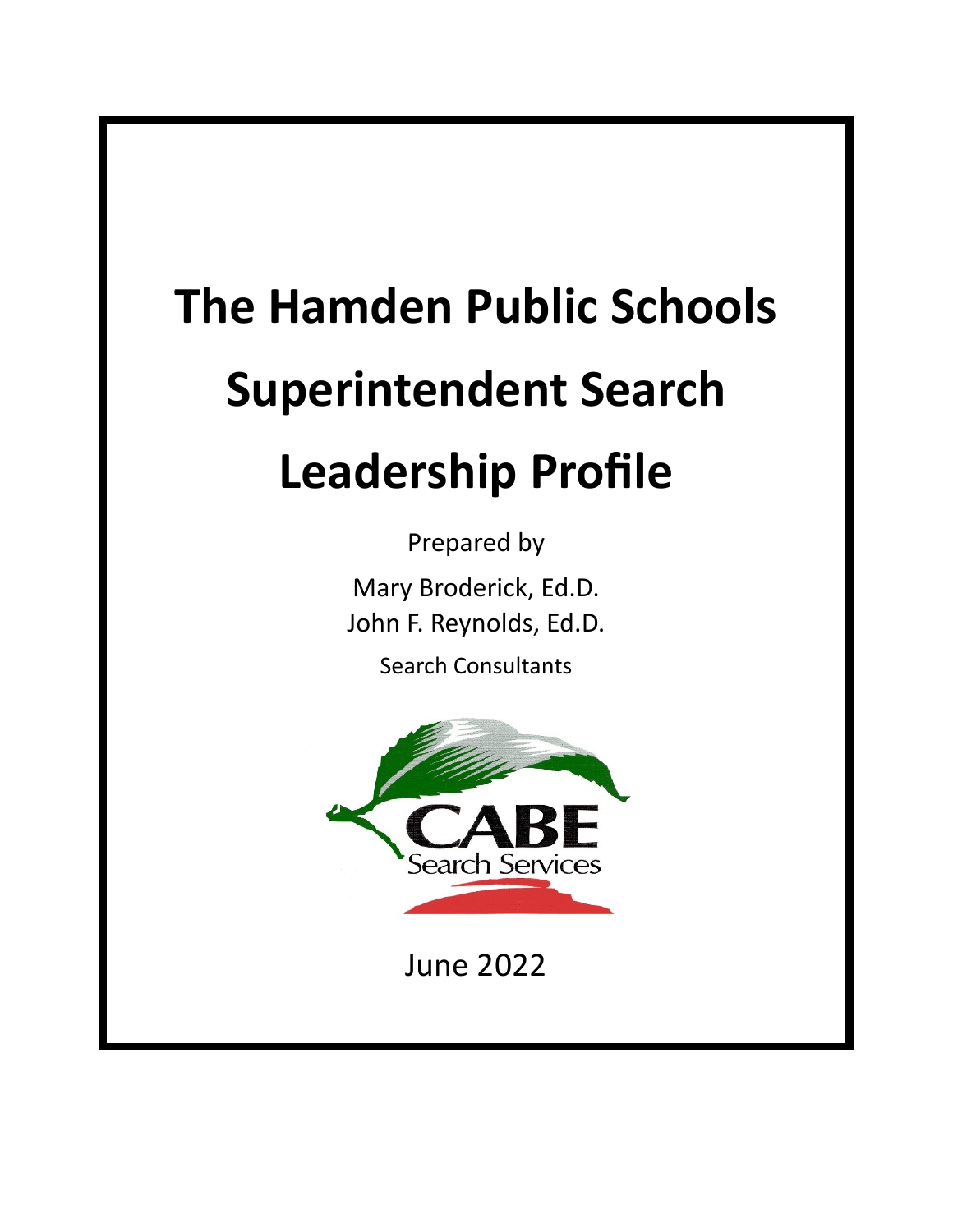# **Introduction**

Selecting a superintendent is the most important responsibility a school board undertakes. There are tangible and intangible aspects of leadership required in a superintendent who is going to work with the school board, staff, parents, students, and the whole community to provide high quality education for a district's children.

In light of the critical nature of this responsibility, the Hamden Board of Education sought the input of its school and community stakeholders through interviews, a survey and focus groups. The focus group options were as follows:

| <b>Stakeholder</b>                       | Date                           | Time         | Location                                              |
|------------------------------------------|--------------------------------|--------------|-------------------------------------------------------|
| Central Office Administrators            | Thurs., May 19                 | 1:00         | Central Office, Rm 101                                |
| School Administrators                    | Thurs., May 19<br>Wed., June 1 | 4:30<br>5:00 | Church Street Media Center<br>West Woods Media Center |
| Early Elementary Teachers                | Thurs., May 19                 | 3:30         | Church Street Media Center                            |
| Later Elementary Teachers                | Wed., June 1                   | 4:00         | West Woods Media Center                               |
| Middle School Teachers                   | Wed., June 1                   | 2:45         | Middle School Media Center                            |
| <b>High School Teachers</b>              | Fri., May 20                   | 2:15         | High School Media Center                              |
| Special Services Teachers                | Thurs., June 2                 | 3:45         | <b>ZOOM</b>                                           |
| Students<br>Students/Recent Alumni       | Wed., June 1                   | 2:15         | High School Media Center                              |
|                                          |                                | 7:30         | <b>ZOOM</b>                                           |
| Non-certified & Support Staff            | Mon., May 23                   | 4:00         | <b>ZOOM</b>                                           |
| Current & Prospective Parents/Guardians  | Thurs., June 2                 | 7:00         | <b>ZOOM</b>                                           |
| Legislative Council/Town Staff           | Thurs., June 2                 | 2:30         | <b>ZOOM</b>                                           |
| <b>Community Members</b>                 | Thurs., June 2                 | 6:00         | <b>ZOOM</b>                                           |
| Collaborators: Universities, non-profits | Thurs., June 2                 | 12:00        | <b>ZOOM</b>                                           |

#### **Focus Group Schedule:**

This Leadership Profile presents findings from these focus groups and an online survey conducted in May 2022. The consultants offered 14 focus groups and spoke with 58 individuals, including parents, teachers, administrators, the Mayor, Legislative Council members, and members of the Hamden Board of Education.

In total, 233 Hamden residents and staff took the online survey. In conducting the focus groups and developing the survey, the consultants used an unbiased, structured approach involving a series of consistent questions. In addition to asking about strengths and challenges of the Hamden schools and community which could affect future leadership requirements, they asked about the qualities, characteristics, experience, philosophy, and skills most desirable in the next superintendent. The Hamden Board of Eduction will use these results as it considers its applicants in order to find the best possible match for Hamden at this time. The consultants are presenting their findings to the Board of Education without revealing the identity of any individual contributor.

The Hamden Board of Education has made a commendable effort to include voices from as many constituents as possible from the schools and community. Many thanks to Taryn Donnarummo for her help scheduling and publicizing the opportunity to participate, and to focus group participants and survey respondents whose commitment to the schools and Town of Hamden was evident as they provided perspectives.

Mary Broderick & Jack Reynolds CABE Search Consultants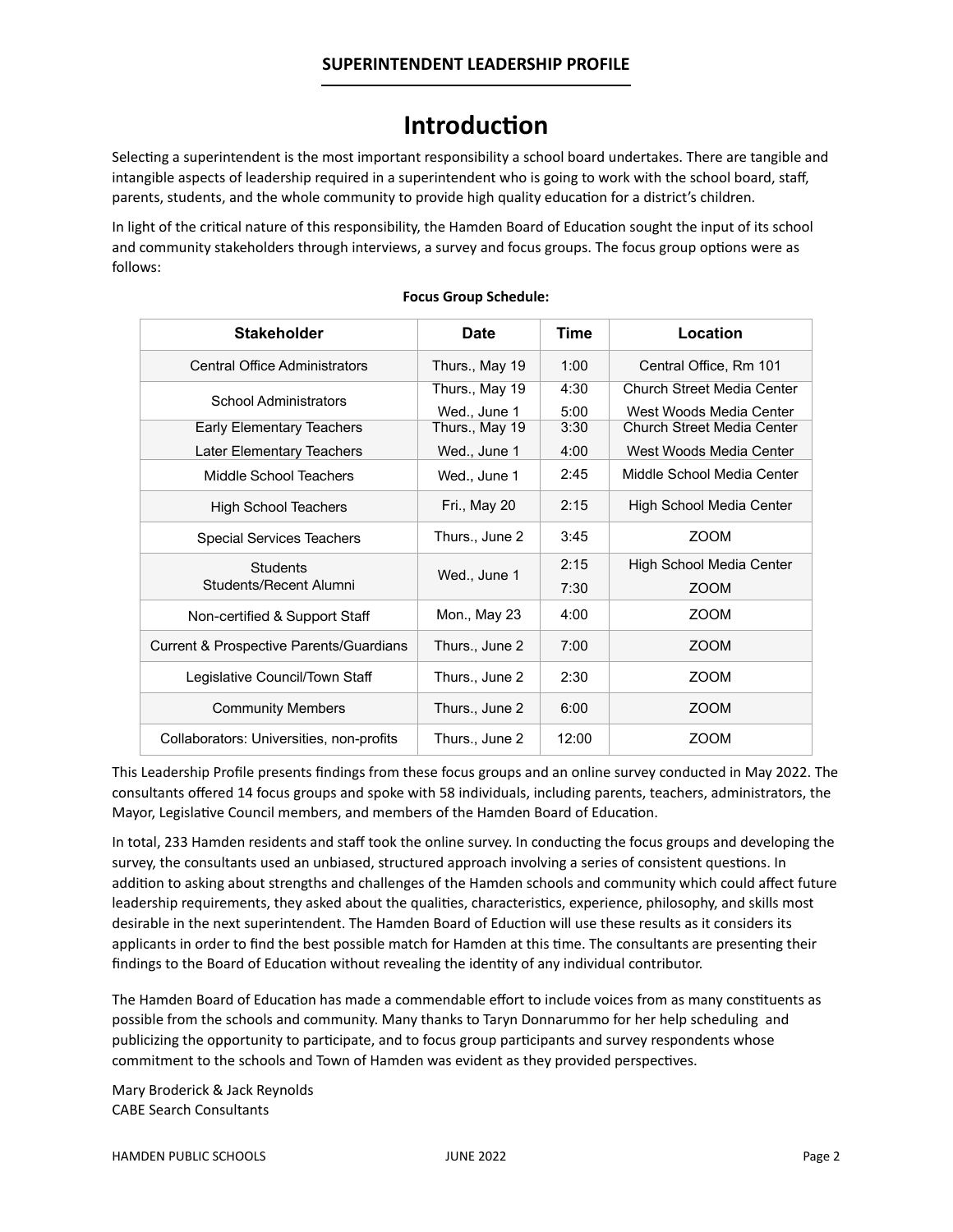# **Data Collection**

In total, 291 individuals participated through interviews, focus groups, and the survey. The data collected do not constitute a scientific sampling, but a representation of the Hamden Public Schools and community at a moment in time. The survey was voluntary and anonymous. Though the consultants heard the perspectives of many, this profile cannot entirely capture the complexity and nuances of the school and town. Nevertheless, the information yields some useful insights for the search process. Items are included in the following report if, in the consultants' judgment, they were repeated by a sufficient number of respondents to warrant the Board's attention.

| <b>PARTICIPANTS</b>               | 58            | %      |
|-----------------------------------|---------------|--------|
| <b>Board of Education Members</b> | 5             | 8.6%   |
| <b>Central Office Staff</b>       | 7             | 12.1%  |
| <b>School Administrators</b>      | $\mathcal{P}$ | 3.4%   |
| Hamden Teachers                   | 14            | 24.1%  |
| Parents                           | 19            | 32.8%  |
| Mayor & Legislative Council       | 5             | 8.6%   |
| Collaborators                     | 6             | 10.3%  |
|                                   | 58            | 100.0% |





#### **Survey Responses**

| <b>PARTICIPANTS*</b>                     | 233 | %      |
|------------------------------------------|-----|--------|
| Parent/Guardian of Hamden students       | 101 | 37.7%  |
| <b>Hamden Students</b>                   | 26  | 9.7%   |
| Community Residents (not current parent) | 13  | 4.9%   |
| Administrators in Hamden                 | 8   | 3.0%   |
| Teachers in Hamden                       | 100 | 37.3%  |
| Support Staff in Hamden                  | 10  | 3.7%   |
| <b>Board of Education Members</b>        | 2   | 0.7%   |
| Town Officials/Staff                     | 5   | 1.9%   |
| <b>Town Business Leaders</b>             | 3   | 1.1%   |
| $\ast$                                   | 268 | 100.0% |

\*Please note that survey participants identified themselves under multiple categories so numbers add up to more than 233.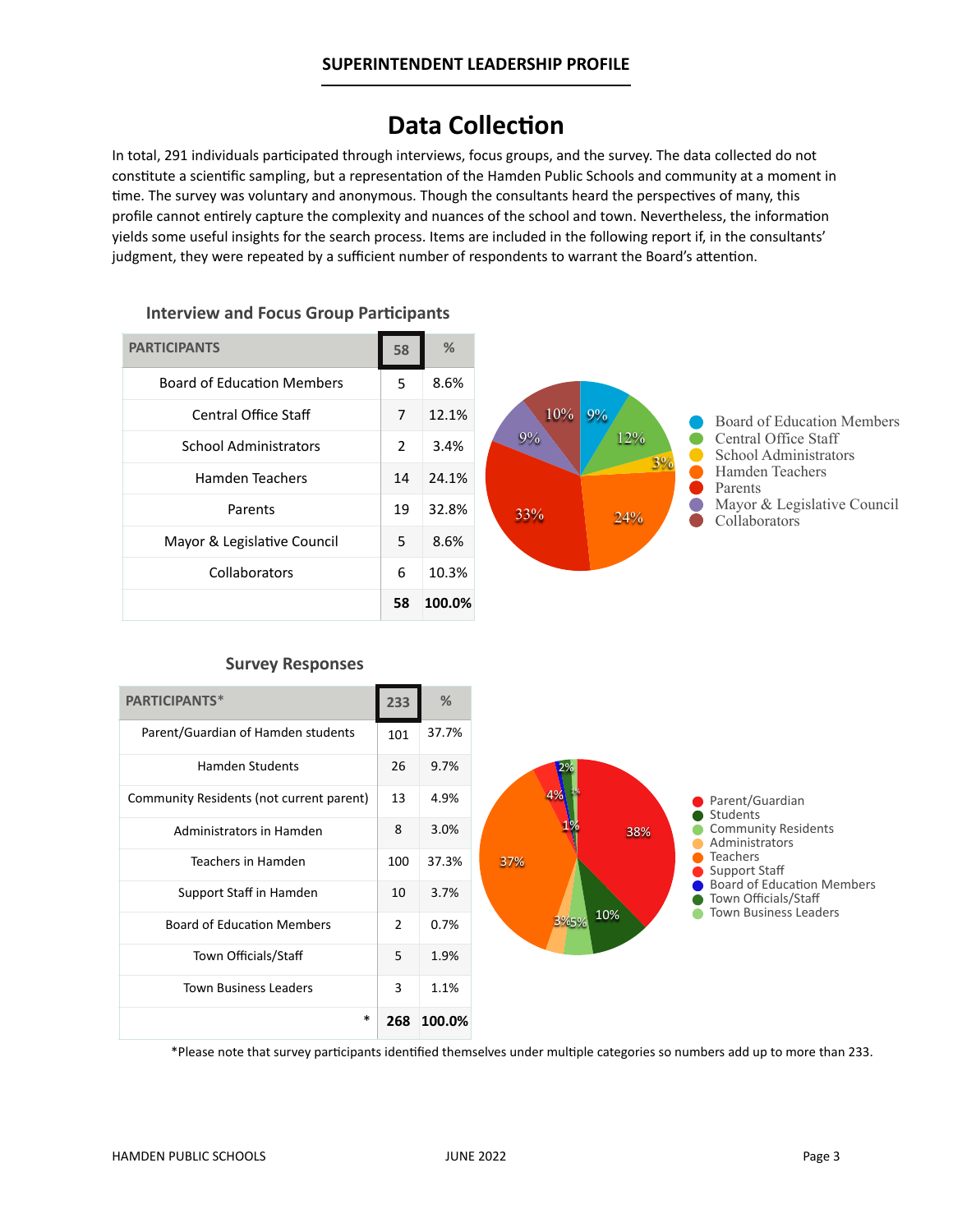# **Strengths of Hamden and its Public Schools**



Hamden's new superintendent will find some areas of great strength in the district. The following, beginning in order of most cited, emerged through an analysis of interview, focus group, and survey responses: The community's diversity, the district's dedicated staff, the program overall and in some specific areas, a family culture and connected community with rich local resources, some aspect of leadership, and the students themselves.

#### **Diversity**

The majority (167) of Hamden survey and focus group participants identified Hamden's diversity as its primary strength. Hamden is a "very large town, diverse in all elements of diversity. We benefit from each others' differences and learn from each others' experiences, embracing the richness of our town." Several mentioned the "community feel within the neighborhoods… amazing, interesting, diverse neighbors who really care about each other and the future. [It is a] microcosm of the real world."

That diversity is a source of pride and has drawn educators and families to the town. One said, "I chose to raise my kids here. I had an excellent experience here. Hamden has always been diverse. It's even more diverse now. Hamden High School was a great experience, with all different cultures. I couldn't do the job I do without that experience. You have to be diversified yourself to deal with people from all walks of life."

Diversity extends to students' life experiences: "The diversity of the student population has so much potential for the students to learn and grow from such a richly diverse experience." Several participants mentioned that students' diversity encompasses national, racial, cultural, and economic experiences as well as gender, sexual orientation, and ability.

The schools and the town have been proactive in addressing diversity issues, "striving for equity and equitable practices," and demonstrating empathy. Staff members are committed "to equitable opportunities for our students."

Diversity also extends to the variety of programs from which students can choose, including expression of diversity through the arts. Overall, "students are prepared for the world" because they "come to know a range of folks from a range of backgrounds. When teaching staffs reflect this, that's an amazing education."

#### **Dedicated staff**

Many participants (129) in this study identified Hamden's highly dedicated teachers, administrators, and staff as one of its greatest strengths. Teachers were described as committed, collaborative, hardworking, and flexible, highly educated, caring, and student-focused. They bring "staff expertise and commitment to a range of different pathways and community connections" to meet the diverse needs of students. One commented, "So many people are willing to jump in and go over and beyond for students."

Many also noted the strong relations between students and staff and among the staff members themselves. One said, the "majority of teachers/staff genuinely care for their students and their well-being." One student offered, "I learn a lot from them and the way they teach is a way I understand. It doesn't feel like they're just throwing pounds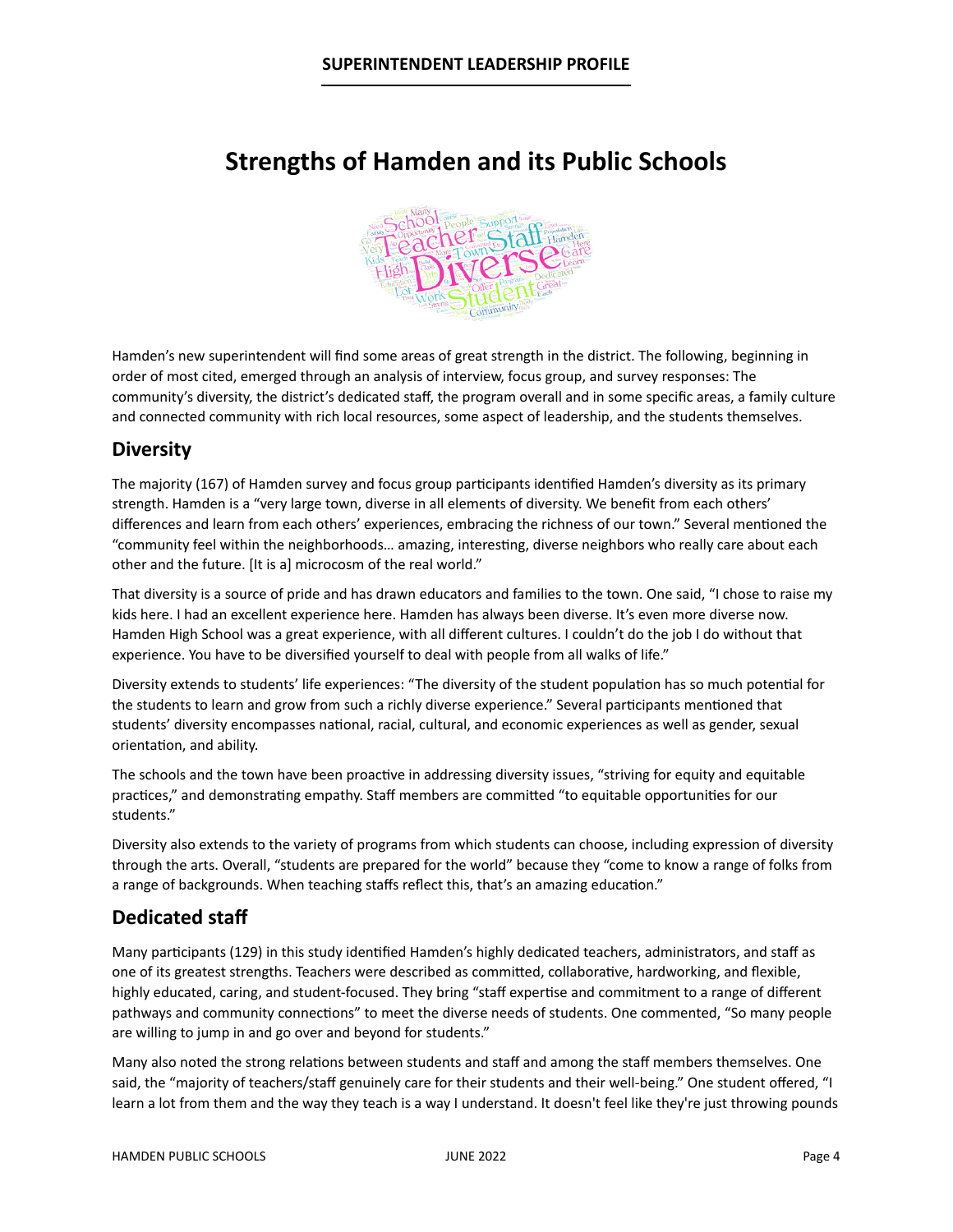#### **SUPERINTENDENT LEADERSHIP PROFILE**

of information at us from a textbook and expecting us to learn it all by [our]selves. The teachers are also really cool and fun to be around and they make us feel like they're our friends which is really comforting to students. Students can talk to teachers like that without being worried about being judged or them reacting differently than how they wanted them to because they're teachers." Teachers work as "cohesive teams working closely to support students and their families."

Though there may have been some erosion due to COVID, staff retention in Hamden has historically been strong. The district has trained and kept people. Thanks to "so many veteran teachers, the building runs itself."

#### **Program**

Participants (103) identified some aspect of the program or curriculum as a strength of Hamden Public Schools. Staff "stay on top of current instructional practices to continually revise and update curricul[a]." The common, districtwide curriculum "focuses on making sure a variety of backgrounds are seen and embraced." Studentcentered projects and assessments challenge students in various educational domains.

Many spoke of the vast and diverse course and extracurricular and enrichment opportunities offered to students districtwide, and especially at the High School. Specifically mentioned were advanced placement classes, physics, engineering, robotics, and the opportunity to get an associates degree before graduating.

Several program areas received specific mention. Fifteen (15) participants spoke of the value, love, and appreciation the schools and town place on the Arts (music, visual, theater) as a great strength. Thirteen (13) mentioned some aspect of special services and mental health, specifically the variety of special education programs, counselors, support for English Language Learners, Response to Intervention, mental health awareness, and support offered in that area through a partnership with Clifford Beers.

A handful of participants (9) mentioned the neighborhood schools, the strong community built around them, and the cohesion among the elementary teachers across the district. Eight (8) mentioned the district's partnerships with local colleges and educational institutions, including opportunities for experiential and service learning and career mentorships.

#### **Connected community**

According to 49 participants, the spirit of the community of Hamden and family culture in the schools are great strengths. This is a "larger town with a small town feel" and a lot of different neighborhoods, "each with its own unique vibe." People feel a sense of pride in the community and its schools and support each other. The town offers a lot of activities that include everyone, such as summer events with food trucks, fire works, and featuring a variety of arts. The community also comes together to tackle thorny challenges together through task forces.

The schools themselves are "like a family" with some students and staff descended from generations of Hamden families. School environments are described as "very welcoming." Several participants mentioned strong, active parent involvement.

Ten participants mentioned Hamden's location as a strength, situated near major urban areas, surrounded by colleges and universities, and boasting beautiful parks, libraries, and other resources. The community has the potential to serve as a model for other municipalities.

#### **Leadership**

Participants (32) identified strengths of leadership in Hamden. Administrators in Central Office appear to work well together and want what's best for students. Those leaders talk about vision, especially the imperative of equity, so there is a sense among some of everyone moving in the same direction. These leaders respect others' autonomy and empower others to share their perspectives.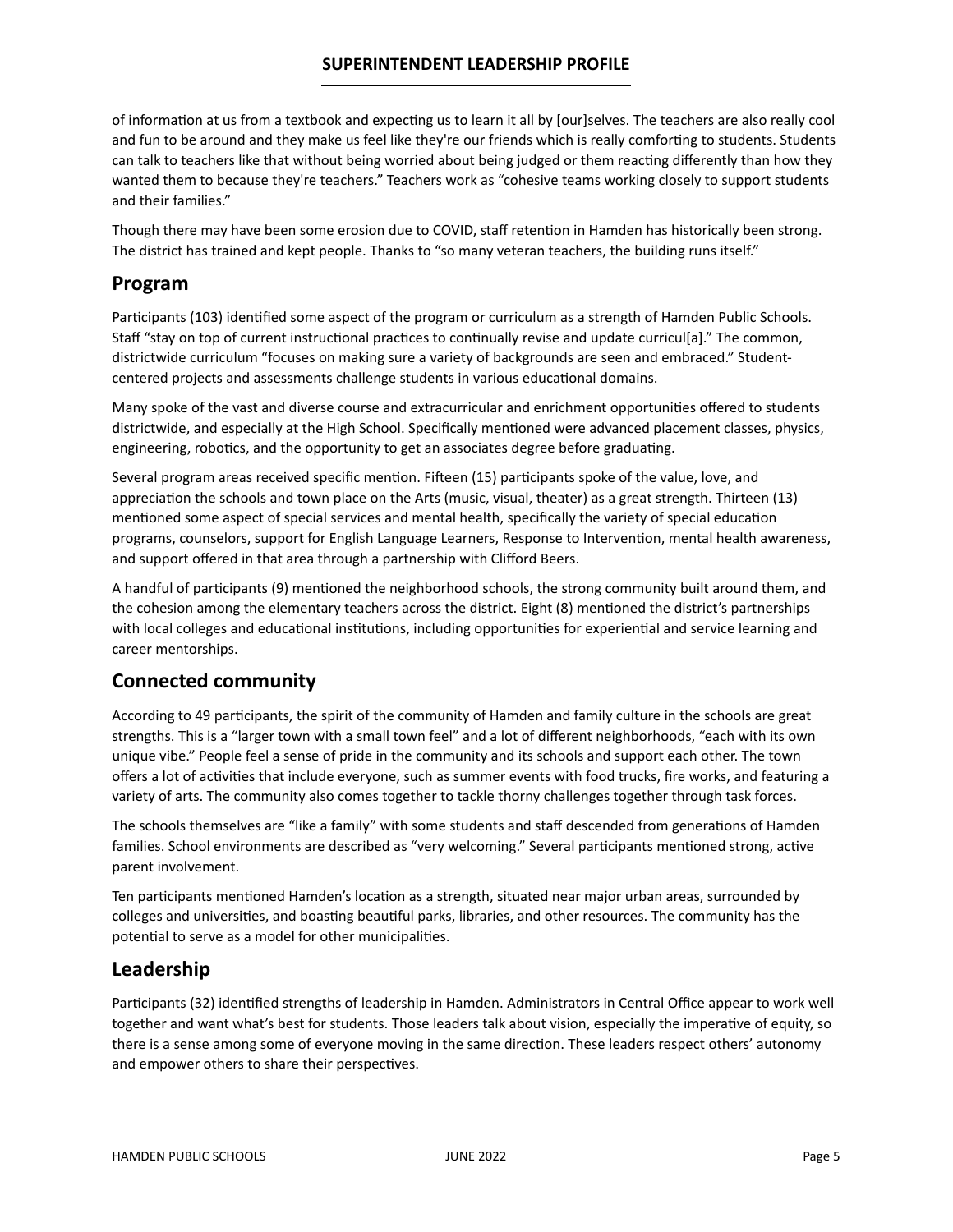Several participants felt principals and directors were a district strength. They work well together, though they operate in silos.

#### **Students**

Finally, 13 respondents identified the students themselves as a strength. They are "curious and eager to learn," Their "organizing and power are inspirational." Students feel heard, seen, and safe. They learn to "peacefully coexist and collaborate." One noted that students "have wonderful goals and an outlook we need to capitalize on."

**Challenges Facing Hamden Public Schools**

The next superintendent will grapple with some significant challenges when taking the helm of the Hamden Public Schools. The most cited challenges, in order, were discipline, safety, mental health, and behavioral issues; diversity and equity; leadership, structure, and communications; academic expectations and student learning; staff morale and retention; finances and taxes; and town and community trust.

#### **Discipline, safety, mental health, and behavior**

Hamden is not alone in seeing a ramping up of discipline issues in the schools in the past few years, since many students across the state and nation have lost their sense of appropriate behavior in school. The most cited challenge for the new leader, identified by 168 participants, was discipline, including safety, mental and behavioral health, and the affects of the pandemic on these areas. Participants (25) mentioned safety for students and teachers as a concern. There have been more fights and other physical altercations, specifically at the Middle and High School levels. The High School recently installed a metal detector, though some fear it invites more disciplinary issues and make students feel more vulnerable. There also appears to be a significant increase in discipline, fighting and other safety issues at the Middle School this year. Several mentioned bullying as a significant concern.

Teachers are frustrated because there are "no tools at the adults' disposal to teach students how to take personal responsibility for what they say, do, learn. Children cannot be their best selves if they are not self-aware and take responsibility for themselves." Several noted that the district is unable to suspend some students with special needs who are violent because of their identified need.

Feeling that 5% of students are interfering with the education of 95%, participants asked for changes in discipline to foster a safer environment. Participants spoke of wanting to see a return to alternative discipline programs and restorative justice, consistent consequences, a revised and enforced cell phone policy, and revised dress codes.

Also mirroring state and national trends affecting behavior and students' ability to learn is a growing mental health crisis "well underway prior to the pandemic," but significantly larger now. Eighty-two (82) participants cited mental and behavioral health as areas of challenge. Staff feel the need for consistent expectations, tools, and other social and emotional supports and interventions (such as the Clifford Beers support currently in place) to help them ensure students' wellbeing.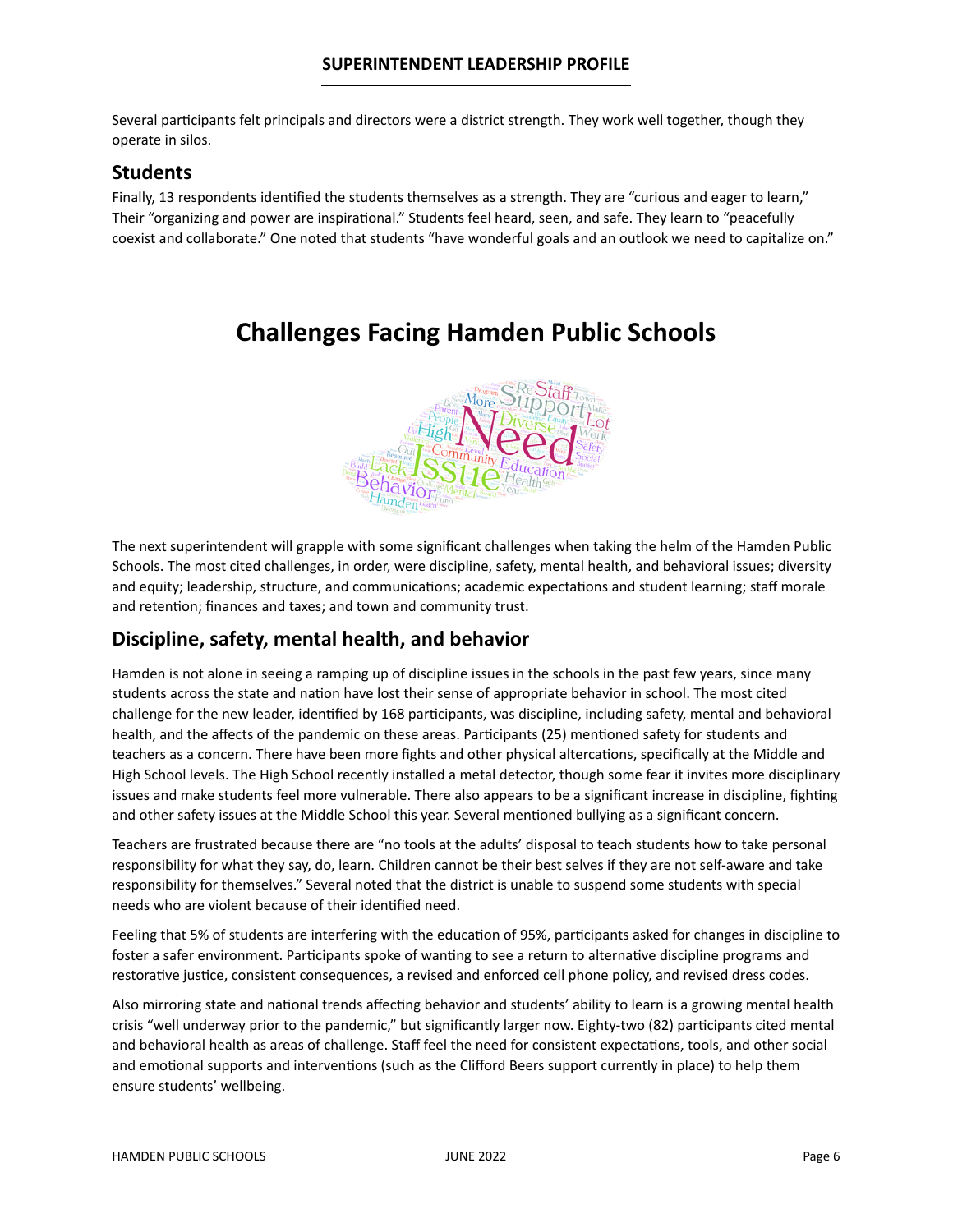#### **Diversity and equity**

Though the majority of participants in this study identified diversity as Hamden's greatest strength, many (116) also recognized the challenges that the community's diversity poses. Overall, the greatest diversity challenge for the schools is to provide equitable access to a high quality education for each student.

One significant diversity challenge for the new leader will be to navigate the demands of the state and many in the community to racially balance the elementary schools and provide each student comparable access to educational resources on one hand, and appreciation for and commitment to neighborhood schools on the other. Though Hamden overall is diverse, there are varying levels of diversity within its neighborhoods, with the greatest imbalances within the northern, more affluent pockets and the southern part of town, where families are more economically challenged. Participants' varied perspectives reflected the tension the town is experiencing.

The district, including the Board of Education, studied the issue of racial balance for years and generated five possible scenarios. They have voted on one, potentially impacting 40% of the student body. Part of the plan is to move 6th grade out of the elementary schools and into the Middle School, pending a construction project that won't be completed until 2024. Then elementary students would be assigned to "attendance zones" and special services would be centralized. As one participant put it, "DEIA work is crucial. We have a lot of long-term plans for Hamden. We want the leader to take the reins on that… take our vision, push our vision, enhance what's already been done; bring UPK programs into our schools; desegregate our schools."

The 29 participants who identified the racial balance issue as a challenge were mixed in their assessment of the issue. Some were concerned that the Middle School needs to get discipline and other issues under control before sixth graders moved there. The leader will need to sort through all of these issues to determine a direction that won't create an exodus of families.

A second access challenge and another tension identified by participants involved the de-leveling of Middle School classes. Some participants believed the leveling system created inequities for special needs students and those from more challenged backgrounds. Others expressed concern that de-leveling reduced rigor and motivation to succeed. Participants described a great need to improve motivation of students, and the jury is out on whether deleveling helps or hinders student motivation.

A third, though less controversial diversity issue is staffing. Though the district has hired many teachers of color, some participants desire staffing that better reflects the demographics of the broader student body, recognizing that such staffing "just creates a better learning environment for everybody."

Finally, the leader will need to retain a focus on anti-racism and enhancing cultural competency. These diversity, equity, and inclusion challenges will require ongoing community dialogue and clear communications and decisionmaking to move Hamden forward.

#### **Leadership, decision-making, and communications**

While participants identified some leadership strengths noted in the prior section, there are leadership issues, according to 91 participants. In addition to overall leadership, areas in this section include a need for coherent systems, issues involving the Board of Education, and communications and transparency.

Participants would like the new leader to oversee a strong and focused group of people advocating for the schools in Central Office. A number of people spoke of the "disconnect between the upper management and teachers and students," where policies are handed down that frustrate those most affected by them. Many would like leaders to be more present in the schools, working closely with and supporting staff, and truly listening to parents and students.

A number of participants spoke of wanting a new leader to establish a system for decision-making and once decisions are made, standing by them in the face of pushback. There are three levels where decisions are made: The building level, the department level, and the executive level. Decisions are often made in isolation, and the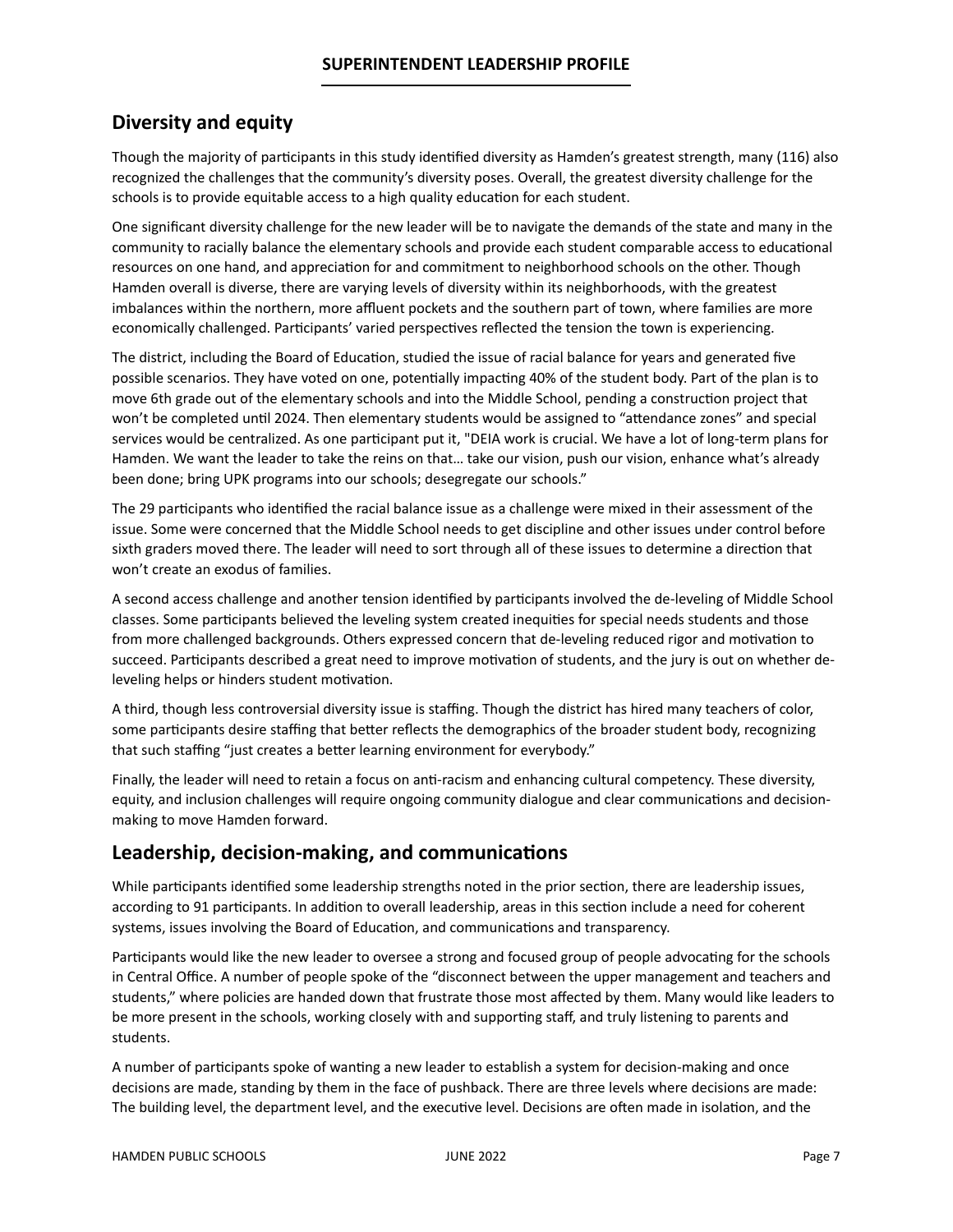#### **SUPERINTENDENT LEADERSHIP PROFILE**

process itself and communication of decisions can be unclear. Though administrators may benefit from autonomy, that freedom can cause confusion and inconsistency, burning out staff in the process. Participants would like to see consistency in decision-making, policy, and messaging. The leaders should hear from all stakeholders, make a decision, then stand firm once the decision is made, stating what is in the best interest of students and the system. The leaders also need to ensure everyone has equal access to information.

The system would benefit from a cohesive vision and a system of aligned goals. A number of participants called the school system disjointed and disconnected, with building leaders and staff in general working in silos. One said, "Nothing connect(s) us with purpose." Another offered, "Schools are run inconsistently and are not unified." They would like strategic planning to reduce anxiety and diffuse anger. For example, the district could use a "systemwide response to student behavior concerns." Though "individuals above us do appreciate the heart and passion... there is a lack of structures, procedur(es) and follow-through."

Participants (13) specifically mentioned the need for transparent communications and a system to keep stakeholders informed.

Finally, 15 participants identified issues with the Board of Education. Some spoke of a new board that will need to "understand the difference between being 'on the ground' working with students and sitting at a desk making decisions that affect those who 'work on the ground'." There is also a sense of disconnect regarding the Board's "understanding and grasp of the reality" and the actual needs in the schools. Some felt the Board was intensely divided politically and that the Board was "always at odds" with the Legislative Council. Board members need to understand their role and how to work together with the administration toward a unified purpose.

#### **Academic expectations and student learning**

Many districts have eased up on expectations as students, staff, and families have grappled with the effects of COVID, but now people would like expectations and motivation to increase. A number of participants (79) identified as major concerns for the new superintendent low expectations, declining academic rigor, and quality of instruction. They want to see students challenged academically and everyone "refocus(ed) on the business of school." They would like high quality curricula that "give students the best chance (of) vocational and collegial success." They want the quality of learning improved, and, in turn, the district's reputation. Some recognized that this includes a variation in offerings to address the needs of struggling learners.

Sixteen (16) participants also identified issues with special services, believing the district could do a better job with inclusion. Some suggested there needs to be a reorganization of the special education department "to make it more efficient." Several felt there has been insufficient support for students with learning needs. There is also frustration among many that there are "two sets of rules" in disciplining students, since state law may prevent the district from administering comparable consequences to students with individualized education plans. Some found this potentially demoralizing. Others felt alternative programs for students unable to be successful in a comprehensive school need a higher level of support.

#### **Staff morale and retention**

Another bit of fallout from the COVID pandemic has been lowered staff morale and retention. Participants (64) felt that teachers and staff are feeling worn down by the pandemic, political divides, and the myriad stressors that are part of public education today. A number mentioned that teachers are feeling they do not have a voice and they don't garner sufficient respect for their efforts. As a result teachers are leaving or planning to leave the district, especially at the Middle School level. "Staff are exhausted at the end of the day," and there isn't sufficient staffing to support students, further demoralizing them. They feel decisions are made "by people who have no idea what is coming at them on a daily basis." The new leader will be challenged to improve morale and focus on staff retention.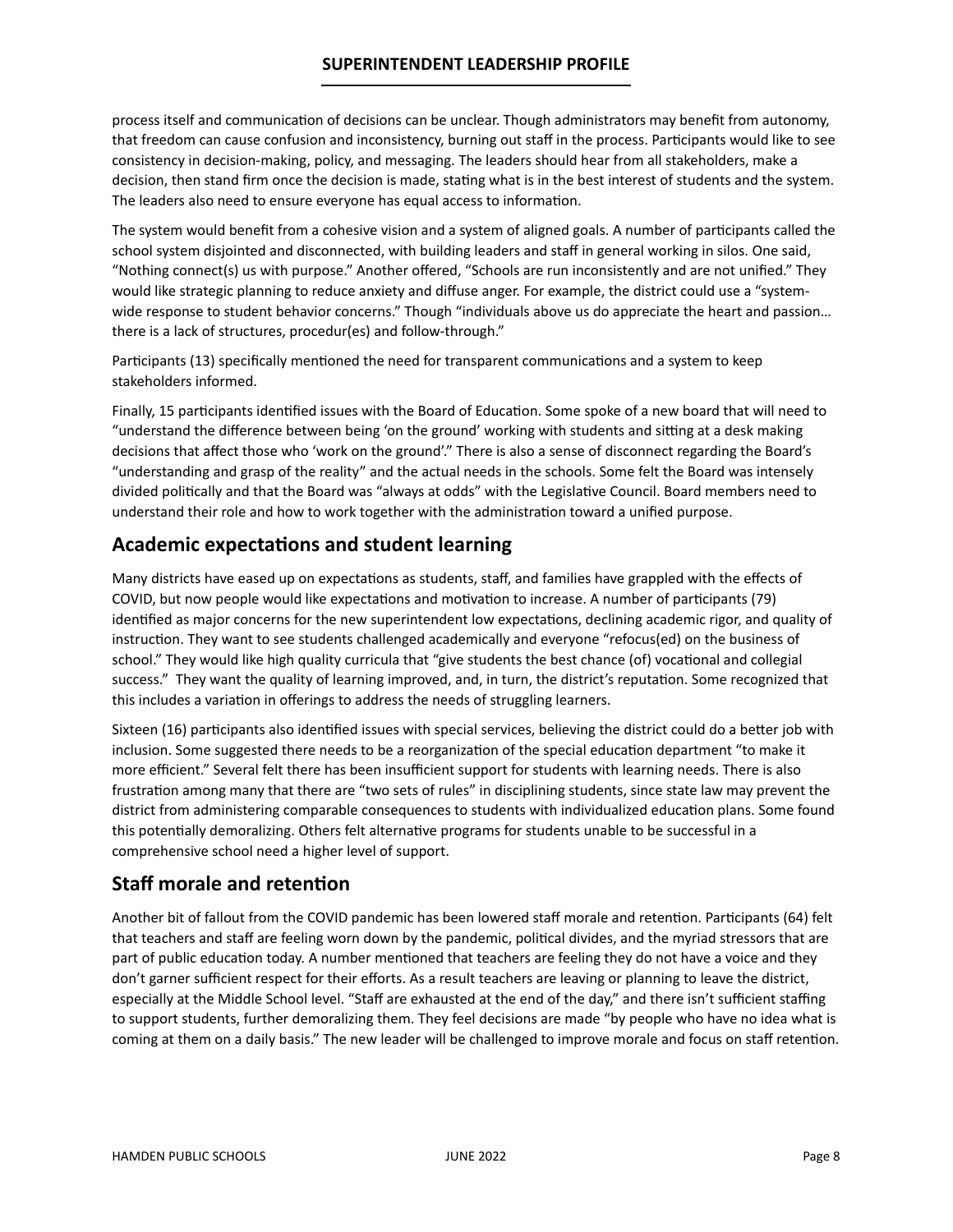#### **Finance and tax rates**

Fifty-one (51) participants identified issues with the town's finances, tax rates, and resulting budget constraints as a major challenge for the new leader. Hamden, which many reported has a high tax rate, is addressing a long-brewing pension obligation crisis, with an accrued debt of about \$1 billion. Over the last four years, the district budget has increased by about 2.6% total. The community could use a long-term financial plan to address this crisis.

#### **Town and community trust**

Finally, the new leader will need to gain the trust of the community, according to 15 participants. Some talked about the town being polarized with hidden agendas and "politics getting in the way of doing what's best for students and teachers." The new leader will need to connect with and pull together the broader community to enhance commitment to the future of the Hamden Public Schools.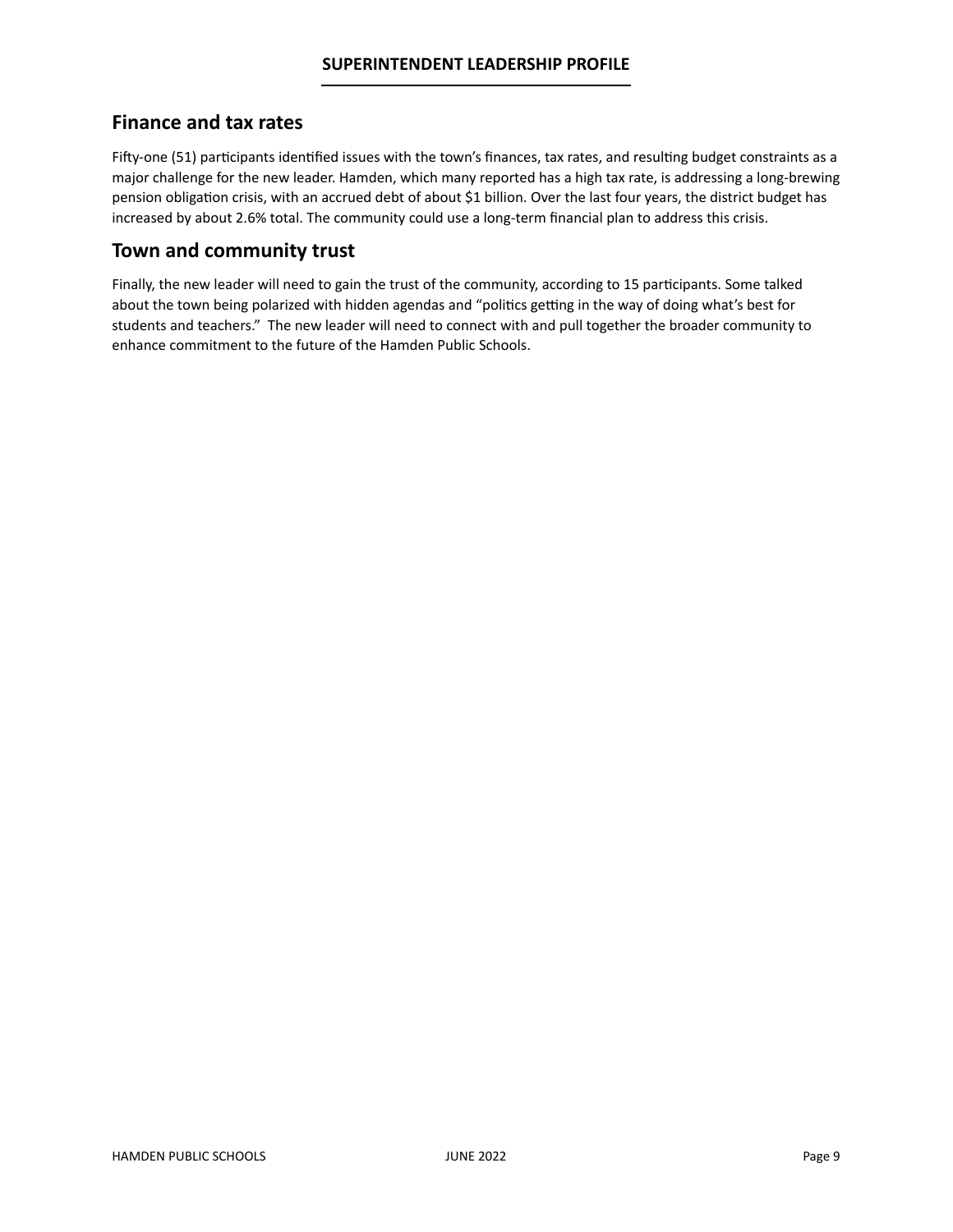## **Desired Expertise and Qualities in a New Superintendent**

What would be the most important expertise and qualities in a new superintendent to tap the Hamden Public Schools' strengths and meet the challenges? An analysis of survey responses yielded the following:

#### **Expertise**

Survey respondents weighted two of the nine areas of **desired expertise** in a new superintendent significantly higher than the other skills. The **first choice** of participants was *Communicates and collaborates effectively in school and community* (23.9%) followed by *Builds trusting relationships with students, staff, and community* (22.6%). The **third choice**, at 17%, was *Shares district-wide vision of excellence and innovative instruction.* If we look at respondents' **top three choices combined**, we see some shifts: *Builds trusting relationships with students, staff, and community* (21.3%) now just edges out *Communicates and collaborates effectively in school and community*  (21.1%) as the top choice, and these two are weighted much more highly than the others. Still in third is *Shares district-wide vision of excellence and innovative instruction* (12.1%).

| DESIRED EXPERTISE IN NEW SUPERINTENDENT                              | #1   | $\frac{0}{0}$ | #2             | $\%$                         | #3           | $\%$  | TOP <sub>3</sub> | TOP <sub>3</sub> |
|----------------------------------------------------------------------|------|---------------|----------------|------------------------------|--------------|-------|------------------|------------------|
| Builds trusting relationships with students, staff, & community      | 52   | 22.6%         | 59             | 26.1%                        | 35           | 15.4% | 146              | 21.3%            |
| Communicates and collaborates effectively in schools and community   | 55   | 23.9%         | 42             | 18.6%                        | 47           | 20.6% | 144              | 21.1%            |
| Shares district-wide vision of excellence and innovative instruction | 39   | 17.0%         | 25             | 11.1%                        | 19           | 8.3%  | 83               | 12.1%            |
| Demonstrates proven track record of success improving performance    | 24   |               |                | 10.4% 26 11.5%               | 18           | 7.9%  | 68               | 9.9%             |
| Possesses strong budget and finance knowledge and skills             | 17   | 7.4%          | 20             | 8.8%                         | 26           | 11.4% | 63               | 9.2%             |
| Has a broad base of knowledge of educational issues and practices    | 10   | 4.3%          | 22             | 9.7%                         | 31           | 13.6% | 63               | 9.2%             |
| Fosters Professional Development, team building, & staff growth      | 12   | 5.2%          | 19             | 8.4%                         | 27           | 11.8% | 58               | 8.5%             |
| Shares and delegates leadership                                      | 3    | 1.3%          | 5              | 2.2%                         | 16           | 7.0%  | 24               | 3.5%             |
| Promotes the quality and virtues of Hamden Public Schools            | 4    | 1.7%          | $\overline{7}$ | 3.1%                         | 8            | 3.5%  | 19               | 2.8%             |
| Other                                                                | 14   | 6.1%          | $\mathbf{1}$   | 0.4%                         | $\mathbf{1}$ | 0.4%  | 16               | 2.3%             |
| Totals                                                               | 230. |               |                | 100.0% 226 100.0% 228 100.0% |              |       | 684              | 100.0%           |

#### **First Choice Expertise**



**Top Three Choices**



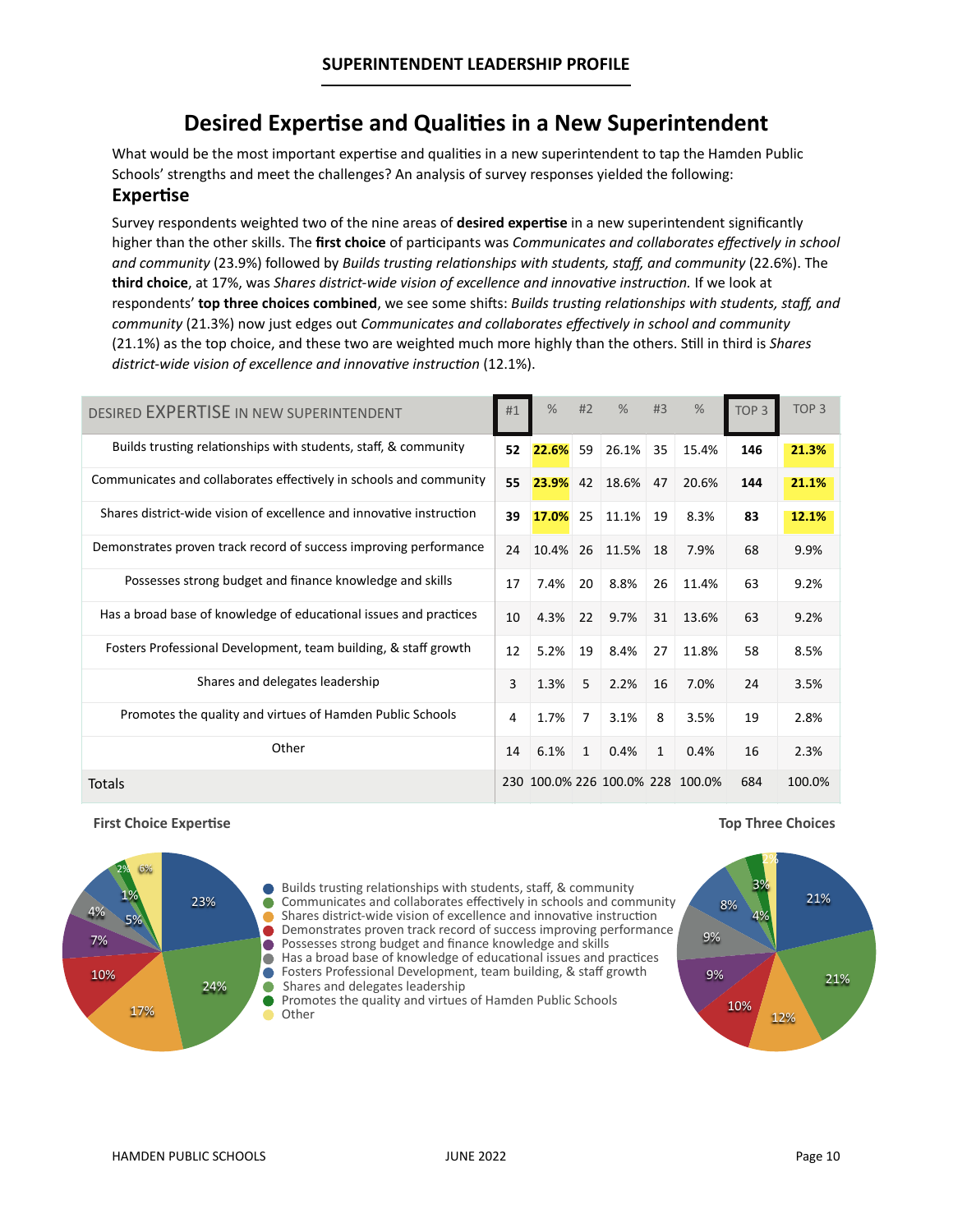#### **SUPERINTENDENT LEADERSHIP PROFILE**

#### **Qualities**

In addition to the leadership characteristics and expertise identified in the prior section, Hamden survey respondents reflected some clear preferences for **qualities** desired in a new leader. The top **first choices** respondents identified were *Accessible, approachable, and visible in schools and community* (27.6%) followed at a distance by *Keeps students' growth and wellbeing the primary focus* (17.1%) then *Trustworthy, honest, respectful* (14.5%).

These areas lead in the "top three" category, too. *Accessible, approachable, visible in schools and community* now accounts for 18.1%. *Keeps students' growth and wellbeing the primary focus* is close behind at 17.8% with *Trustworthy, honest, respectful* at 15.3%.

Needless to say, all of these qualities and skills are essential in a leader, yet they point to the prioritized needs of the Hamden Public Schools at this point in time. This profile will explore these areas of expertise and dimensions of leadership, integrating perspectives garnered through survey comments and focus groups.

| DESIRED QUALITIES IN SUPERINTENDENT                             | #1             | %          | #2  | %      | #3           | %          | TOP <sub>3</sub> | TOP <sub>3</sub> |
|-----------------------------------------------------------------|----------------|------------|-----|--------|--------------|------------|------------------|------------------|
| Accessible, approachable, visible in schools & community        | 63             | 27.6%      | 40  | 17.7%  | 20           | 8.9%       | 123              | 18.1%            |
| Keeps students' growth and wellbeing the primary focus          | 39             | 17.1%      | 48  | 21.2%  | 34           | 15.2%      | 121              | 17.8%            |
| Trustworthy, honest, respectful                                 | 33             | 14.5%      | 30  | 13.3%  | 41           | 18.3%      | 104              | 15.3%            |
| Fosters & values diversity, equity, inclusivity & accessibility | 26             | 11.4%      | 22  | 9.7%   | 25           | 11.2%      | 73               | 10.8%            |
| Decisive, confident, and objective problem solver               | 22             | 9.6%       | 19  | 8.4%   | 27           | 12.1%      | 68               | 10.0%            |
| Committed to transparent communication in schools & town        | 9              | 3.9%       | 21  | 9.3%   | 20           | 8.9%       | 50               | 7.4%             |
| Inspirational team builder                                      | 8              | 3.5%       | 16  | 7.1%   | 12           | 5.4%       | 36               | 5.3%             |
| Exhibits appreciation for and love of children                  | 13             | 5.7%       | 12  | 5.3%   | 11           | 4.9%       | 36               | 5.3%             |
| Knowledgeable and hardworking, with attention to detail         | 7              | 3.1%       | 12  | 5.3%   | 14           | 6.3%       | 33               | 4.9%             |
| Life-long learner                                               | 4              | 1.8%       | 3   | 1.3%   | 13           | 5.8%       | 20               | 2.9%             |
| Dedicated commitment to Hamden's vision & mission               | $\overline{2}$ | 0.9%       | 3   | 1.3%   | 6            | 2.7%       | 11               | 1.6%             |
| Other                                                           | $\overline{2}$ | 0.9%       | 0   | 0.0%   | $\mathbf{1}$ | 0.4%       | 3                | 0.4%             |
| Totals                                                          |                | 228 100.0% | 226 | 100.0% |              | 224 100.0% | 678              | 100.0%           |

**First Choice Qualities**



- Accessible, approachable, visible in schools & community
- Keeps students' growth and wellbeing the primary focus  $\bullet$
- Trustworthy, honest, respectful  $\bullet$
- Fosters & values diversity, equity, inclusivity & accessibility
- $\bullet$  Decisive, confident, and objective problem solver
- **Committed to transparent communication in schools & town**
- **Inspirational team builder**  $\bullet$

 $\bullet$ 

- Exhibits appreciation for and love of children
- Knowledgeable and hardworking, with attention to detail Life-long learner
- $\bullet$ Dedicated commitment to Hamden's vision & mission Ô  $\blacksquare$ Other



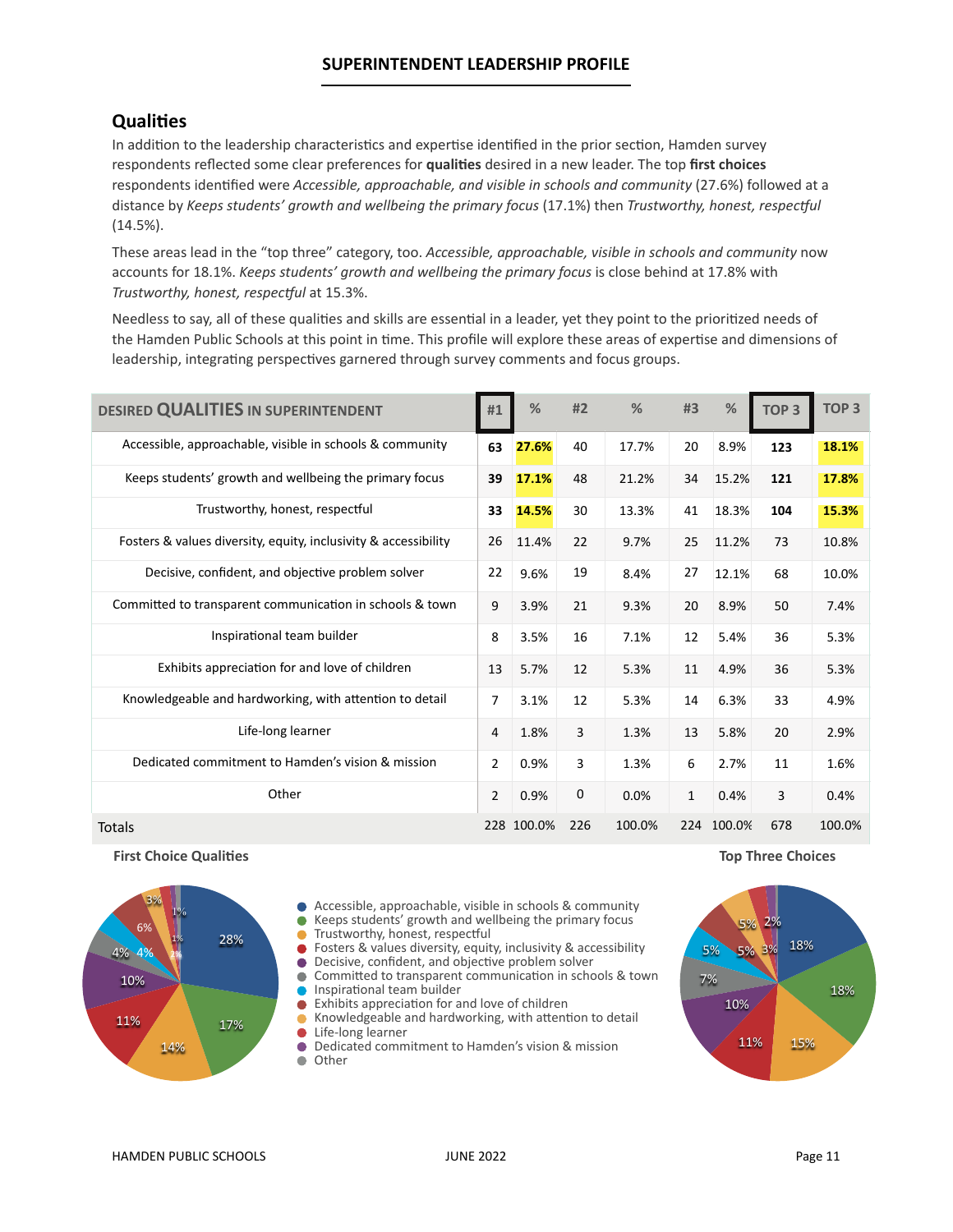#### *Builds trusting relationships with students, staff, and community*

Hamden seeks an empathetic, compassionate leader who will get to know the students, staff, and the community and gain their trust by demonstrating caring, commitment, and support. This individual will recognize the strengths and be committed to the growth of those who work and learn in the schools and will structure their efforts to enhance that growth.

Deeply committed to student learning, the individual will invite students to be thoughtful advisors in decisionmaking. Staff, too, will feel understood, valued, and cared for. Community members will trust that the schools are in good hands under this individual's leadership, receiving open and honest communications about successes and challenges and plans to address issues.

### *Communicates and collaborates effectively in schools and community*

The successful leader will know the schools, students and staff. After listening carefully and learning where the district is succeeding and struggling, then collaboratively determining appropriate systems for learning, discipline, and decision-making, the leader will define and enforce protocols to ensure a safe and dynamic learning environment for all. The leader will then make every effort to ensure consistency in decision-making, policy, and messaging.

This leader will be able to navigate conflict-ridden issues, welcoming and valuing the diverse voices of the community, approaching issues with a recognition that others may have a better idea. The leader will help everyone understand clear decision-making processes, ensuring the process for hearing from affected stakeholders occurs prior to making major decisions.

The leader will also focus on parents' experience navigating the school system, streamlining processes and eliminating redundancies.

#### *Shares district-wide vision of excellence and innovative instruction*

The ideal new superintendent for Hamden will first learn about the schools and community, then help articulate an inspiring vision of excellence and innovative instruction to generate a dynamic learning environment. The leader will align district efforts behind a common and shared sense of purpose. In so doing, the leader will inspire staff at all levels to work hard. Building continuity and team effort, the leader's efforts will erode the silos currently in the system.

Versed in instructional practice from preschool to high school to special education to experiential learning to restorative justice, this leader will help staff understand the importance of tailoring instruction to each student, ensuring excellence and equity are both highly valued.

The leader will learn about the deep work the district has already undertaken to enhance equity, and will take the reins to reach the district's vision and ensure all children, no matter their background and circumstances, are motivated and have the resources and opportunities to achieve at high levels.

#### *Accessible, approachable, and visible in schools and community*

The successful leader will be a regular presence in the schools and will know students and staff. Able to listen in order to learn, understanding to know, able to connect with capabilities and potential of others, this individual's practices will allow stakeholders to feel the leader knows the culture in each school and is making decisions based on a first-hand understanding of their conditions and dynamics. Students and teachers will feel confident in the leader's grasp of issues and will appreciate the openness to their opinions and observations.

The leader will be the primary advocate for the schools, promoting the great things happening, and insisting on sufficient budgets to support student growth and fair and equitable distribution of resources.